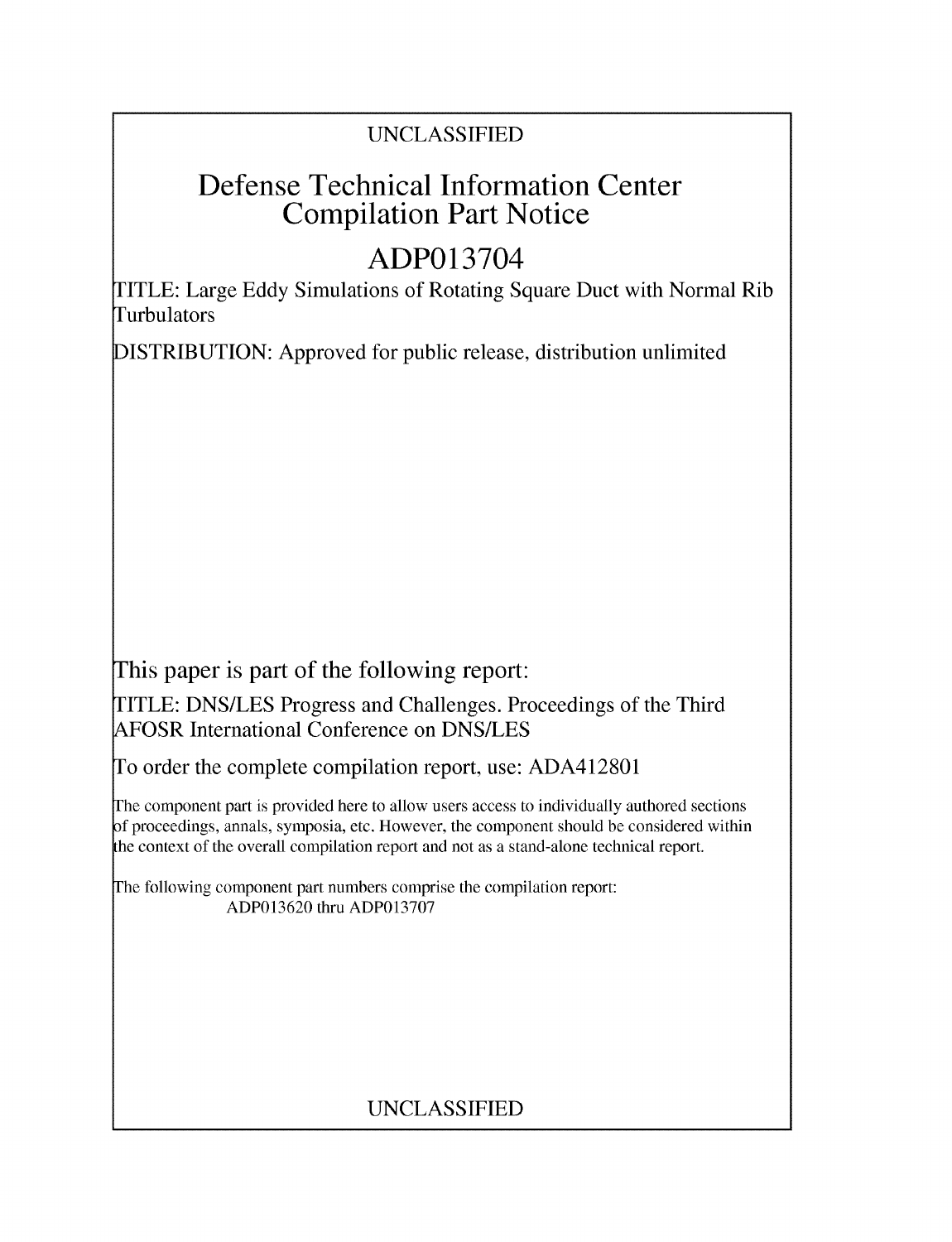# LARGE EDDY **SIMULATIONS** OF ROTATING **SQUARE DUCT** WITH NORMAL RIB TURBULATORS

MAYANK TYAGI, ARUN K. SAHA, SUMANTA ACHARYA *Mechanical Engineering Department Louisiana State University, Baton Rouge, LA*

#### Abstract

Large Eddy Simulations (LES) were performed to study the flow physics and heat transfer in a rotating ribbed duct. This numerical study is simulating the experiments conducted to investigate the effects of buoyancy and Coriolis forces on heat transfer in a turbine blade internal coolant passages (Wagner et al., 1992). The computations were performed at a Reynolds number  $(Re)$  of 12,500 based on average velocity in the duct and the hydraulic diameter of the square duct. The rotation number ( $Ro$ ) is 0.12 and the inlet coolant-to-wall density ratio  $(\Delta \rho/\rho)$  is 0.13. The rib height-to-hydraulic diameter ratio  $(e/D)$  is 0.1 and the rib pitch-to-height ratio *(Pie)* is 10. The ribs are square in cross-section and are placed transverse to the flow in the duct. A direct method of computing a source term due to unsteady calculation of uniform wall temperature case in periodic geometries is presented. The details of flow field and the temperature field are presented and analyzed.

#### **1.** Introduction

Modern gas turbines operate at very high turbine inlet temperatures for better second law efficiency and specific thrust. However, such increased thermal loads can deteriorate the blade life in a rotating environment. These blades are internally cooled by using the serpentine channels with turbulators inside the blade to enhance the heat transfer (Morris, 1981). The increment in heat transfer due to rib turbulators as compared to the increased pressure drop in the channel is a crucial design parameter. The problem is complicated further due to the interplay of Coriolis forces and buoyancy forces. Several experimental investigations to study the effect of centrifugal buoyancy, rotation number and Reynolds number have been performed (Wagner et al., 1992). However, a numerical study can provide much more detailed information on flow physics as well as heat transfer in such situations. The secondary flow in non-circular duct without rotation is generated due to the anisotropy in turbulent stresses. In rotating ducts, the Coriolis forces give rise to secondary flow as well. Again, buoyancy forces can generate secondary flow field to enhance the crossplane mixing. Low-level turbulence modeling using two-equation models is incapable of capturing essential physics due to isotropic nature of modeled turbulent stresses (Hermanson et al., 2001). Second moment closure has some promise in that direction (Jang et al., 2001). To understand the unsteady dynamics of various flow structures on the heat transfer, it is inevitable to use LES (Murata et al., 2000 and 2001).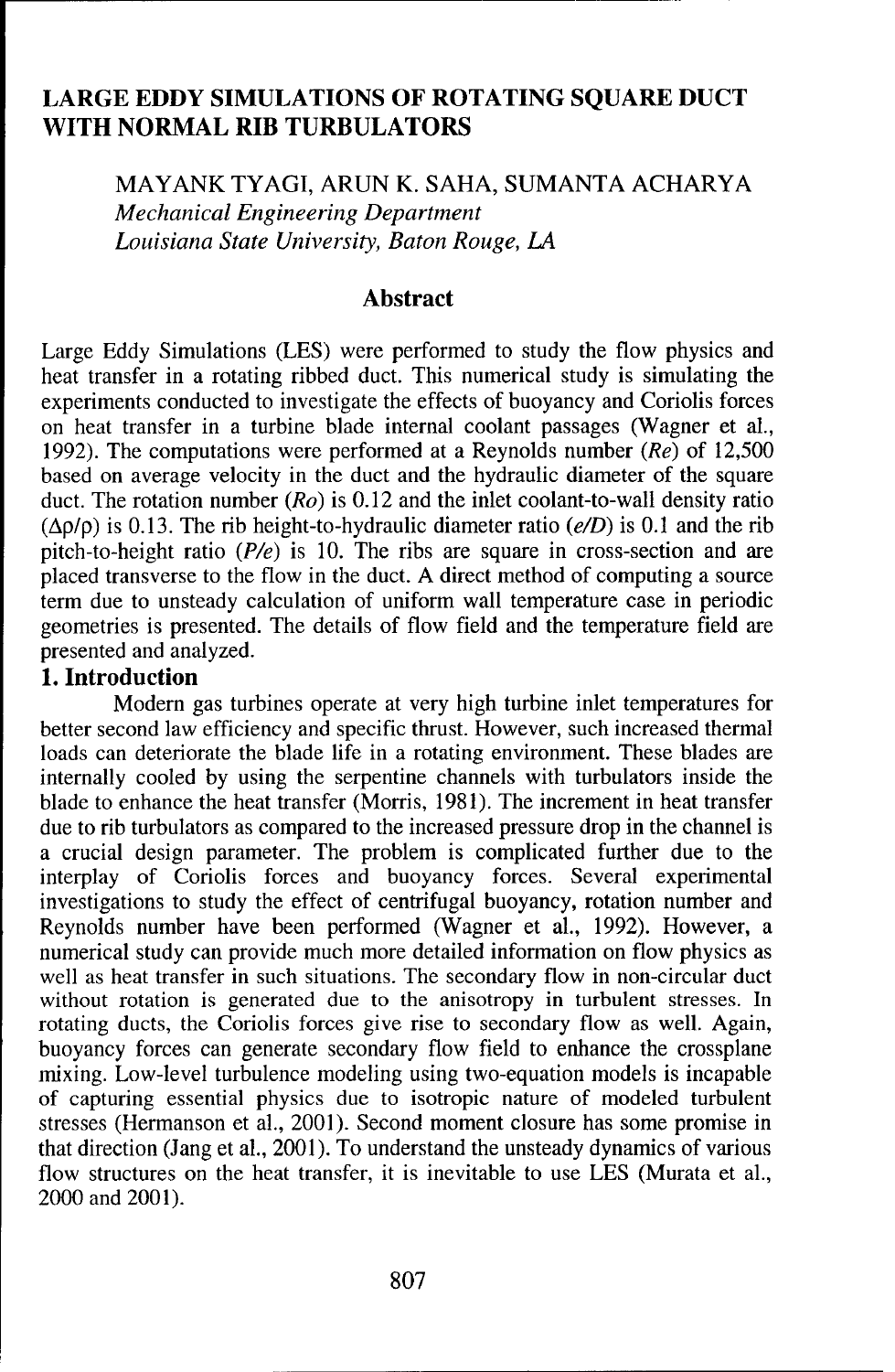### 2. Governing Equations

The non-dimensional governing equations for conservation of mass, momentum and energy for an incompressible Newtonian fluid in LES methodology are as follows

$$
\frac{\partial U_j}{\partial x_j} = 0
$$
\n
$$
\frac{\partial U_i}{\partial t} + \frac{\partial U_i U_j}{\partial x_j} = -\frac{\partial p}{\partial x_i} - \frac{dP}{dz} \delta_{i3} + \frac{1}{Re} \frac{\partial^2 U_i}{\partial x_j^2} + \frac{\partial \tau_{ij}}{\partial x_j} - 2R \alpha \epsilon_{ijk} \Omega_j U_k + B Q \left( 1 - \frac{\Theta}{\Theta_b^0} \right) \epsilon_{ijk} \epsilon_{klm} \Omega_j \Omega_l r_m)
$$
\n
$$
\frac{\partial \Theta}{\partial t} + \lambda \Theta + U_j \frac{\partial \Theta}{\partial x_j} = \frac{1}{Re \Pr} \frac{\partial^2 \Theta}{\partial x_i^2} + \frac{\partial q_j}{\partial x_j}
$$

where  $U_i$  is the filtered velocity field,  $\Theta = \frac{1}{T_i}$  where  $T_w$  is the wall temperature and  $T_1$ ,  $T_2$  are yet undefined reference<sup>2</sup> temperatures. The mean pressure gradient in flow direction is dP/dz. Therefore, p is the periodic component of the pressure field.  $\delta_{ij}$  is the Kronecker delta tensor,  $\varepsilon_{ijk}$  is the alternating tensor. The distance vector can be written as  $r_i = R_m \delta_{i3} + x_i$ , where  $R_m$  is the mean radius of the periodic module from the rotation axis. The important parameters for such flows are Reynolds number  $(Re = U_m D_h/v)$ , rotation number  $\left(B_0 = \frac{\beta (T - T_{in} \beta)^2 R_n D_h^3}{(B_0 - T_{in} \beta)^2 R_n^2} \right] \frac{d}{d\beta} \left(\frac{D_h / U_m}{L} \right)^2 = \frac{Ra_0}{R}$ . The SubGrid Scale (SGS) stress tensor and  $\nu$ SGS scalar fluk webtor are  $\frac{1}{2}$  for  $\tau_{ij}$  and  $q_j$  respectively. In this study, Dynamic Mixed Model (DMM) is used to model these SGS stress tensor and scalar flux vector (Moin et al., 1991, Vreman et al., 1994). The box filters are used in the Germano identity for the calculation of dynamic coefficient and for the calculation of Leonard stresses. The dynamic coefficient is test filtered to avoid numerical instabilities. Treatment of the non-dimensional temperature in the periodic direction needs special attention. Patankar et al. (1977) described a method to solve the uniform heat flux (UHF) and uniform wall temperature (UHT) problems in the ducts with periodic cross-sections for steady situations. Wang and Vanka (1989) presented an iterative procedure to calculate **X.** However, this parameter can be calculated directly for explicit schemes. Most of the simulations were performed using non-dimensionalization with respect to friction velocity and uniform heat flux case. As it will be explained later, that renders the sink terms in momentum and energy equations, i.e.  $dP/dz$  and  $\lambda$ , constant. In experiments, usually the mass flow rate and wall temperatures are control parameters, therefore reference velocity should be the average velocity and  $\lambda$  is no more constant.

Boundary conditions for non-dimensional temperature in the periodic direction is written as

$$
\frac{\Theta^0}{\Theta^0_b} = \frac{\Theta^L}{\Theta^L_b}
$$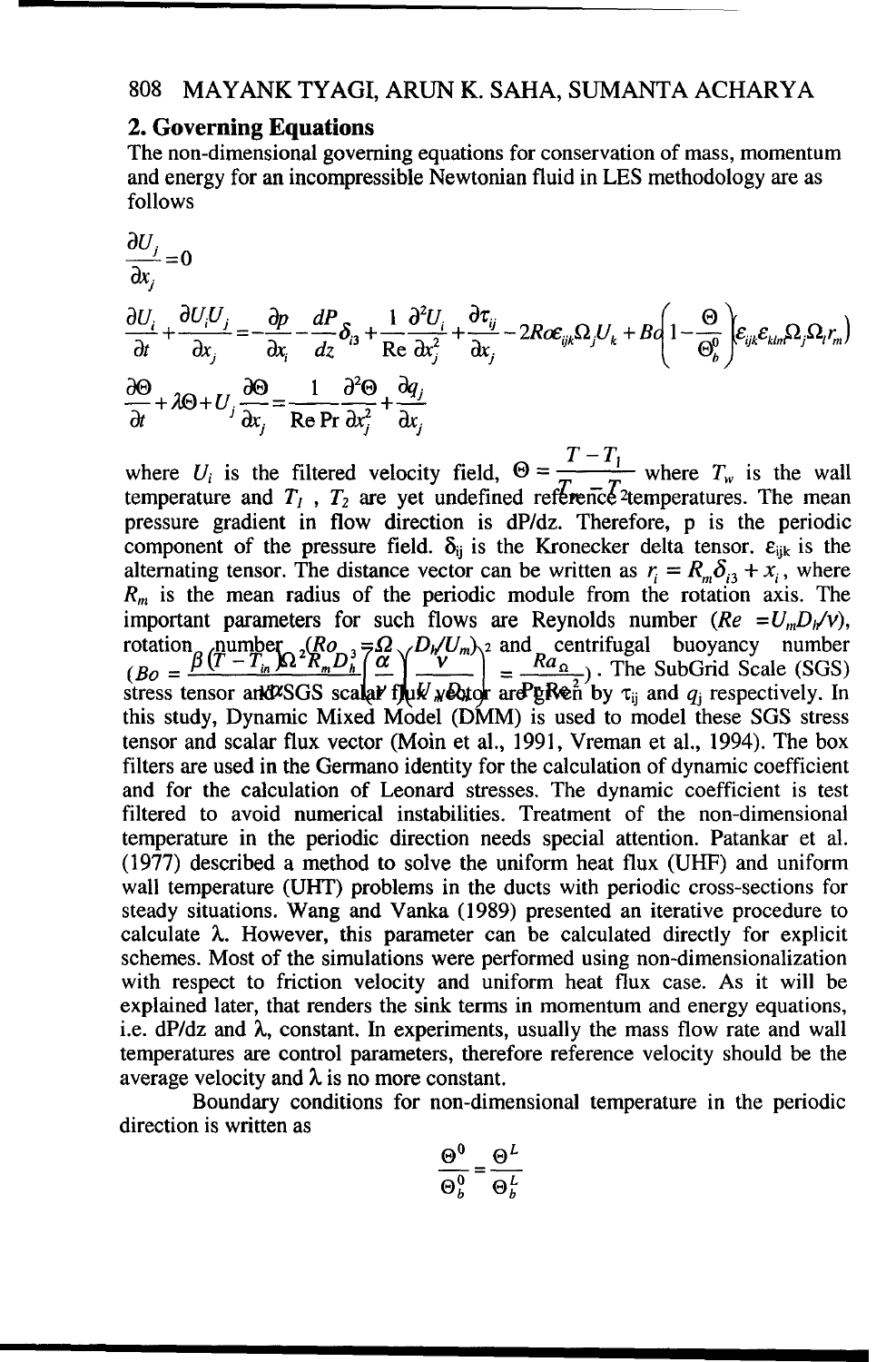#### LES OF ROTATING RIBBED DUCT 809

where superscript indicates the z-location and subscript  $b$  denotes the bulk non-dimensional temperature. Differentiating the periodic boundary condition in the wall-normal direction we get

we get  
\n
$$
\frac{1}{\Theta_b^0} \left( \frac{\partial \Theta^0}{\partial X} \right) = \frac{1}{\Theta_b^L} \left( \frac{\partial \Theta^L}{\partial X} \right)
$$

This is equivalent to enforcing periodicity on the Nusselt number in a periodic geometry.

Uniform Heat Flux (UHF) case:

$$
\left(\frac{\partial \Theta^0}{\partial \eta}\right) = \left(\frac{\partial \Theta^L}{\partial \eta}\right) = q_w
$$
  
 
$$
\therefore \Theta_b^0 = \Theta_b^L
$$

Clearly, setting  $T_2$  to  $T_b$  will render the denominator as a constant. Moreover, the independence of non-dimensional bulk temperature from periodic direction implies that  $T_i$  is equal to  $T_b$ . Therefore, the scaling at the inlet plane and periodicity of Nusselt number can uniquely determine the nondimensionalization and the sink term in the energy equation.

Uniform Wall Temperature (UWT) case:

From the energy balance, one can write

$$
\rho C_p U_{avg} (T_b^L - T_b^0) A_e = \iint_S q_w dS
$$
  

$$
\iint_S q_w dS \approx \sum_{in} q_w dS + \sum (q_w^0 + q_w^L) \frac{dS}{2}
$$
  

$$
\rho C_p U_{avg} (T_w - T_2) (\Theta_b^L - \Theta_b^0) A_e \approx k (T_w - T_2) H \left[ \sum_{in} \left( \frac{\partial \Theta}{\partial \eta} \right)_w dS + \sum \left( \left( \frac{\partial \Theta}{\partial \eta} \right)_w^0 + \left( \frac{\partial \Theta}{\partial \eta} \right)_w^L \right) \frac{dS}{2} \right]
$$

Here  $\eta$  is the wall normal direction and  $dS$  is the differential area element on the wall.

For the square channel, we use Nusselt number periodicity to define the flux at the inlet in terms of the flux at the exit as

$$
\left(\frac{\partial \Theta}{\partial \eta}\right)_{w}^{\theta} = \frac{\Theta_{b}^{\theta}}{\Theta_{b}^{t}} \left(\frac{\partial \Theta}{\partial \eta}\right)_{w}^{t}
$$

$$
\lambda \equiv \frac{\Theta_{b}^{\theta}}{\Theta_{b}^{t}}
$$

Using these relations in the energy balance, we get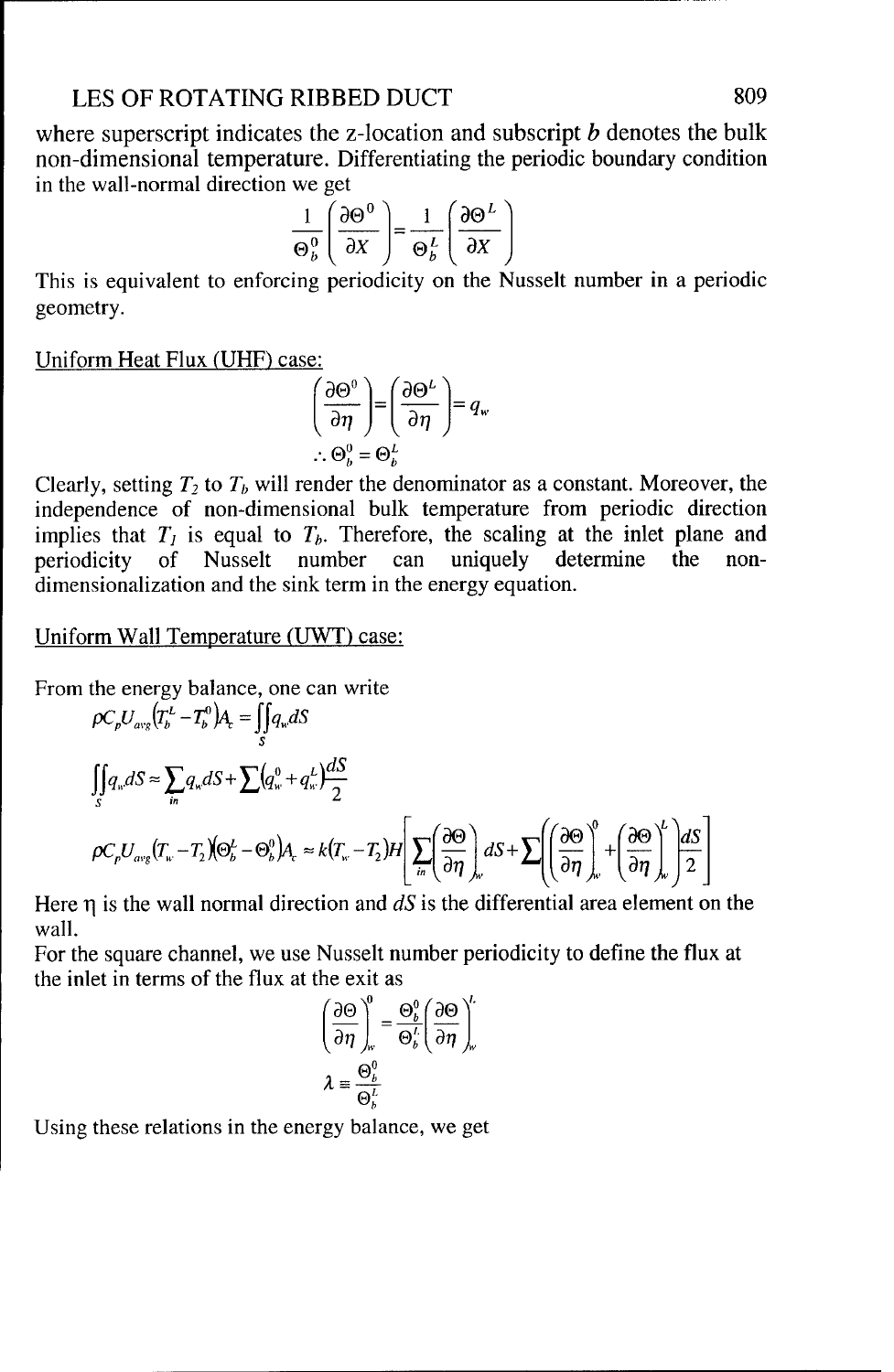$$
(\Theta_b^L - \lambda \Theta_b^L) A_c \approx \left(\frac{1}{\text{Re}\cdot\text{Pr}} \right) \sum_{in} \left(\frac{\partial \Theta}{\partial \eta}\right)_w dS + \sum \left(\lambda \left(\frac{\partial \Theta}{\partial \eta}\right)_w^L + \left(\frac{\partial \Theta}{\partial \eta}\right)_w^L \right) \frac{dS}{2}
$$

$$
\therefore \lambda \approx \frac{\left\{\Theta_b^L - \left(\frac{1}{\text{Re}\cdot\text{Pr}} \right) \sum_{in} \left(\frac{\partial \Theta}{\partial \eta}\right)_w dS + \sum \left(\frac{\partial \Theta}{\partial \eta}\right)_w^L \frac{dS}{2}\right\}}{\left\{\Theta_b^L + \left(\frac{1}{\text{Re}\cdot\text{Pr}} \right) \sum \left(\frac{\partial \Theta}{\partial \eta}\right)_w^L \frac{dS}{2}\right\}}
$$

To enforce the validity of scaling relation up to the wall, we choose  $T<sub>l</sub>$  equal to  $T_w$ . Therefore, the non-dimensional temperature is zero at the wall and the scaling ensures the periodicity of the Nusselt number in the periodic geometries.

#### 3. Problem Description and Computational Method

The computations were performed at a Reynolds number  $(Re)$  of 12,500 based on average velocity in the duct and the hydraulic diameter of the square duct. The rotation number  $(Ro)$  is 0.12 and the inlet coolant-to-wall density ratio  $(\Delta \rho/\rho)$  is 0.13. The rib height-to-hydraulic diameter ratio (e/D) is 0.1 and the rib pitch-to-height ratio  $(P/e)$  is 10. The ribs are square in cross-section and are placed transverse to the flow in the duct. This numerical study is simulating the experiments conducted to study the effects of buoyancy and Coriolis forces on heat transfer in turbine blade internal coolant passages (Wagner et al., 1992).



## Figure 1 Schematic of the computational domain

### **4. Results and Discussion**

The three-dimensional spectrum of the instantaneous flow field is shown in figure 2a. The grid resolution is sufficient to capture the energy producing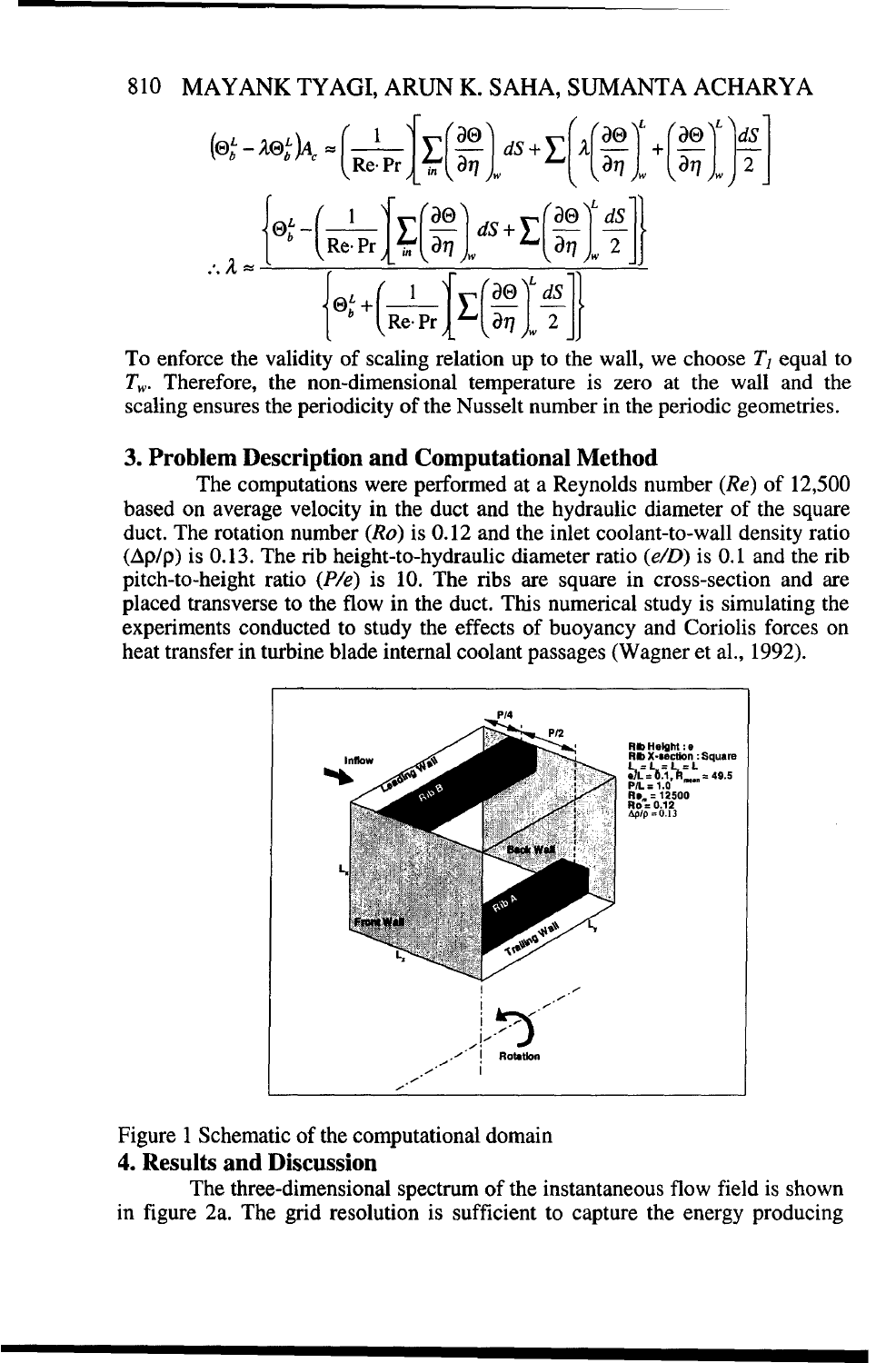#### LES OF ROTATING RIBBED DUCT 811

events as well as the portion of the inertial subrange. A peak in energy spectrum is also observed around the wave number corresponding to a length scale  $l/D =$ 0.16. Clearly, this can be attributed to the energy production by vortex shedding behind the ribs  $(e/D = 0.1)$ . To maintain the flow rate, the mean pressure gradient is applied. However, this pressure gradient is subjected to temporal variations corresponding to the Strouhal frequency of vortex shedding due to ribs. This pulsation causes the flow rate to vary with the same frequency (figure 2b). The average flow rate is maintained at 1.0 as desired.



Figure 2 (a) Three dimensional energy spectrum of the flow field (b) Flow rate vs time.

#### FLOW FIELD DESCRIPTION

The instantaneous snapshots of the streamwise component of vorticity field at three different streamwise stations ( $z/D = 0.25$ , 0.50 and 0.75) depict the complex flow field in the duct (figure 3). At  $z/D = 0.25$ , the rib is placed on the leading wall and sheds vortices into the mainflow with significant streamwise vorticity. The boundary layer on the trailing wall is highly turbulent and intensified. The local increase in velocity magnitude near the trailing wall is due to decrease in cross-sectional area as well as body forces. At the streamwise centerplane  $z/D = 0.50$ , the recirculation region behind the rib on the leading wall contains intense vortices along the flow. The trailing wall vortices are gathered towards the center of the duct due to secondary flow in the crossplane of the duct. At  $z/D = 0.75$ , the rib is placed on the trailing wall and interacts with the oncoming turbulent boundary layer vortices. In this snapshot, the vortices are pushed towards the center of duct by the rib as well as the secondary flow. The leading wall boundary layer shows a lot of activity too. The vortices at the front and the back wall do not penetrate into the core flow to the similar extent as the leading and trailing wall vortices.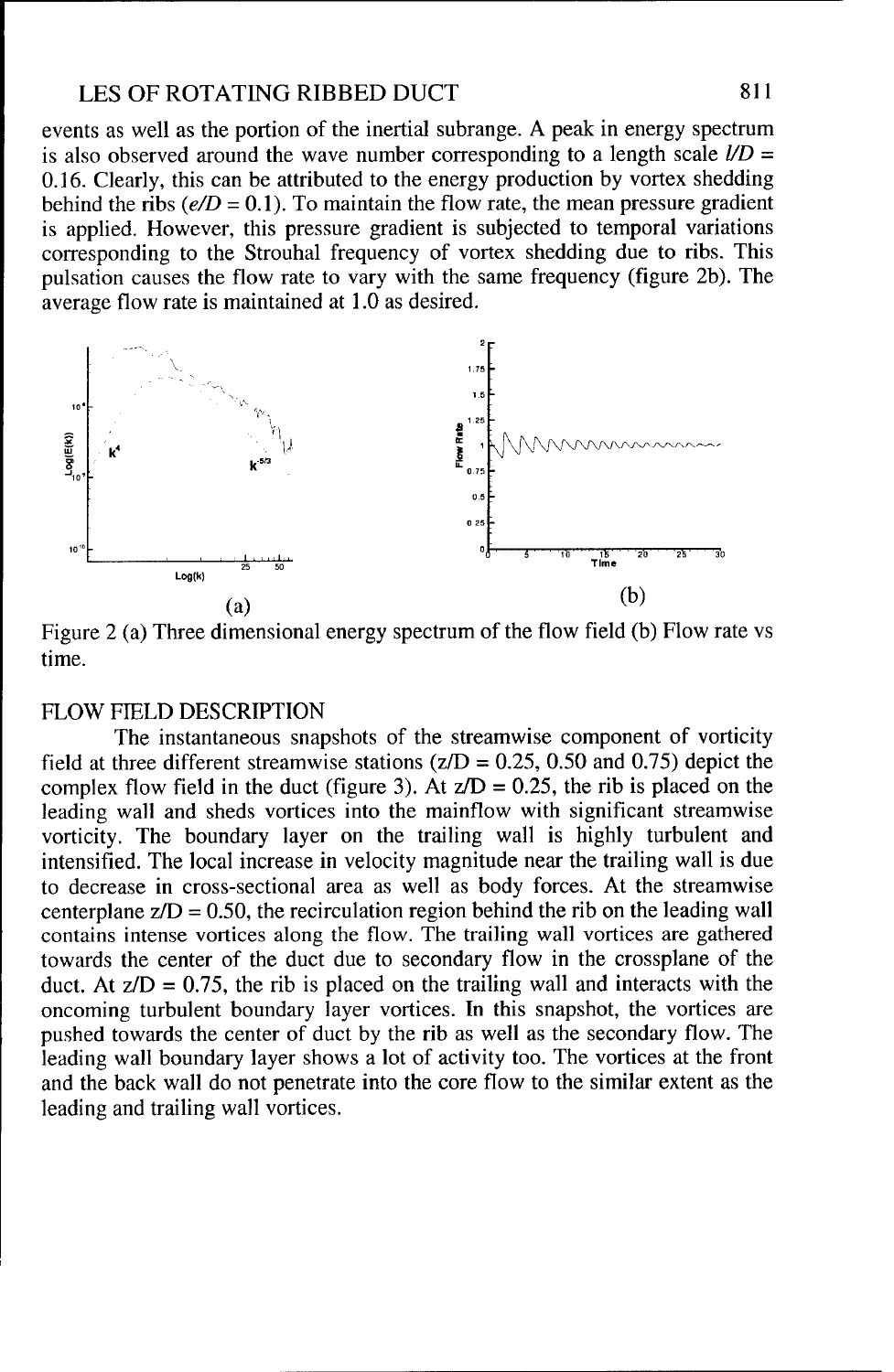

Figure 3 Streamwise component of instantaneous vorticity  $\omega$ , at three XY planes

Time-averaged velocity field shows the skewed profile (Figure 4). The boundary layer on the trailing wall (unstable) is much steeper than on the leading wall (stable). The details near the ribs show the difference in the size of recirculation regions in front and behind the ribs. The flow attaches over the top of the rib B (on the trailing wall) while it remains detached on the top face of rib A (on the leading edge). The impingement of the oncoming flow on the front of the ribs results in high heat transfer rates. The recirculation behind the ribs accompanied with enhanced crossplane mixing will result in the increased heat transfer rates.



Time-averaged Velocity Vectors at **Y/D** = **0.5** Rib B

Figure 4 Time-averaged velocity vectors and details of flow field near the ribs at the  $Y/D = 0.5$ HEAT TRANSFER RESULTS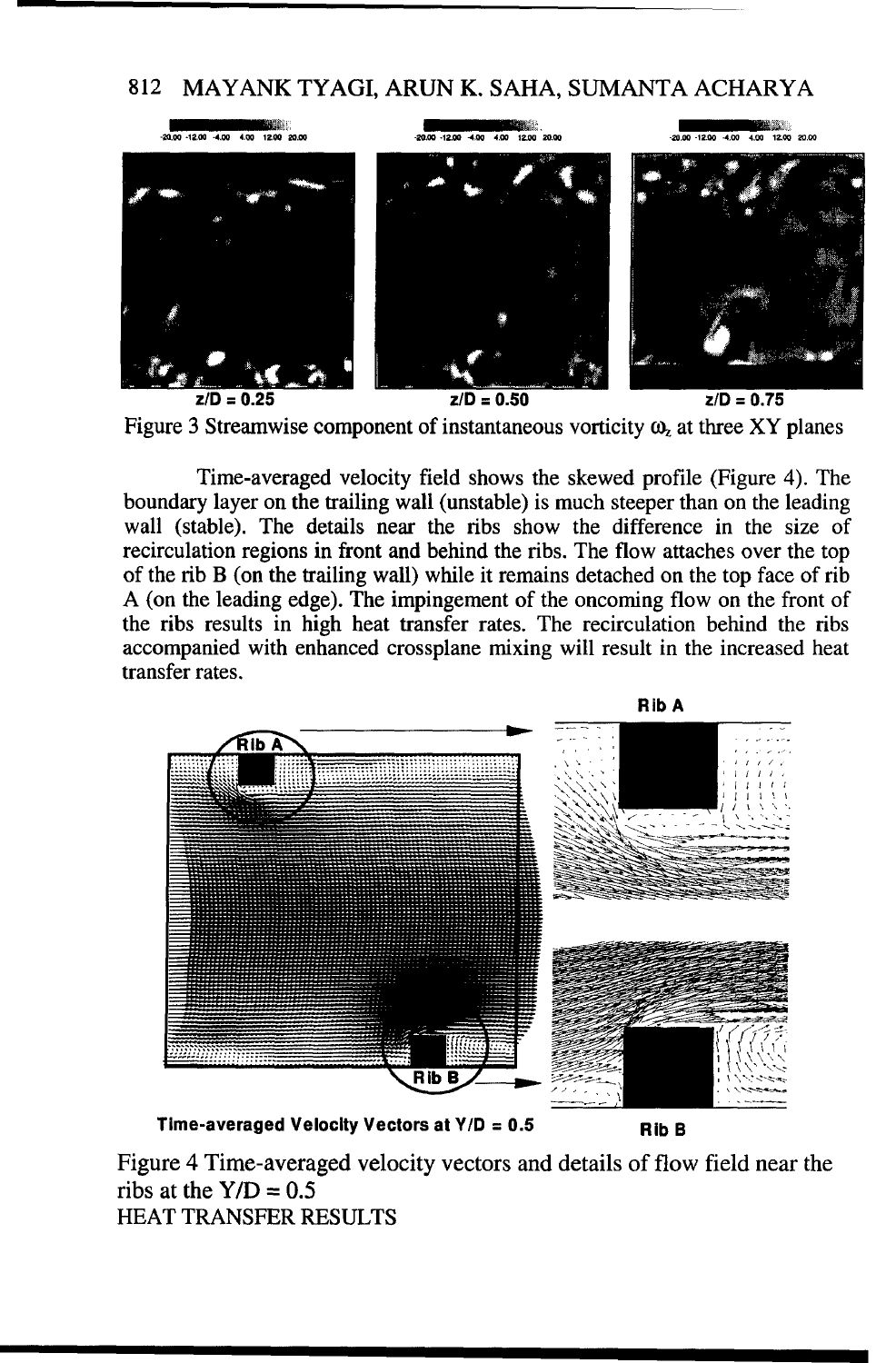#### LES OF ROTATING RIBBED DUCT

Instantaneous non-dimensional temperature field is shown at the first cell node over the corresponding walls. There is more coolant accumulation on the trailing wall as compared to the leading wall (note the difference in the range). The heat transfer is enhanced on the trailing wall by a factor of two approximately. The temperature field show streaks correlated with the streamwise component of vorticity on these walls. The coolant fluid in front of the ribs increases heat transfer in the stagnation (front recirculation) region. In the leeward recirculation regions, the non-dimensional temperature is close to wall temperature. The temperature distribution on the front and back wall is similar. However, there is more coolant near the back wall as compared to front wall (and it is observed through out the computational duration). This might be caused by a low frequency mode in the coreflow. Again, the temperature field correlates with the streamwise streaks of coolant fluid on these walls.



Figure 5 Instantaneous temperature field on the walls of the duct a) Trailing wall, b) Leading wall, c) Back wall and d) Front wall.

## 5. Conclusion

Large eddy simulations were performed for a rotating square duct with normal rib turbulators to enhance the heat transfer. The Coriolis force as well as